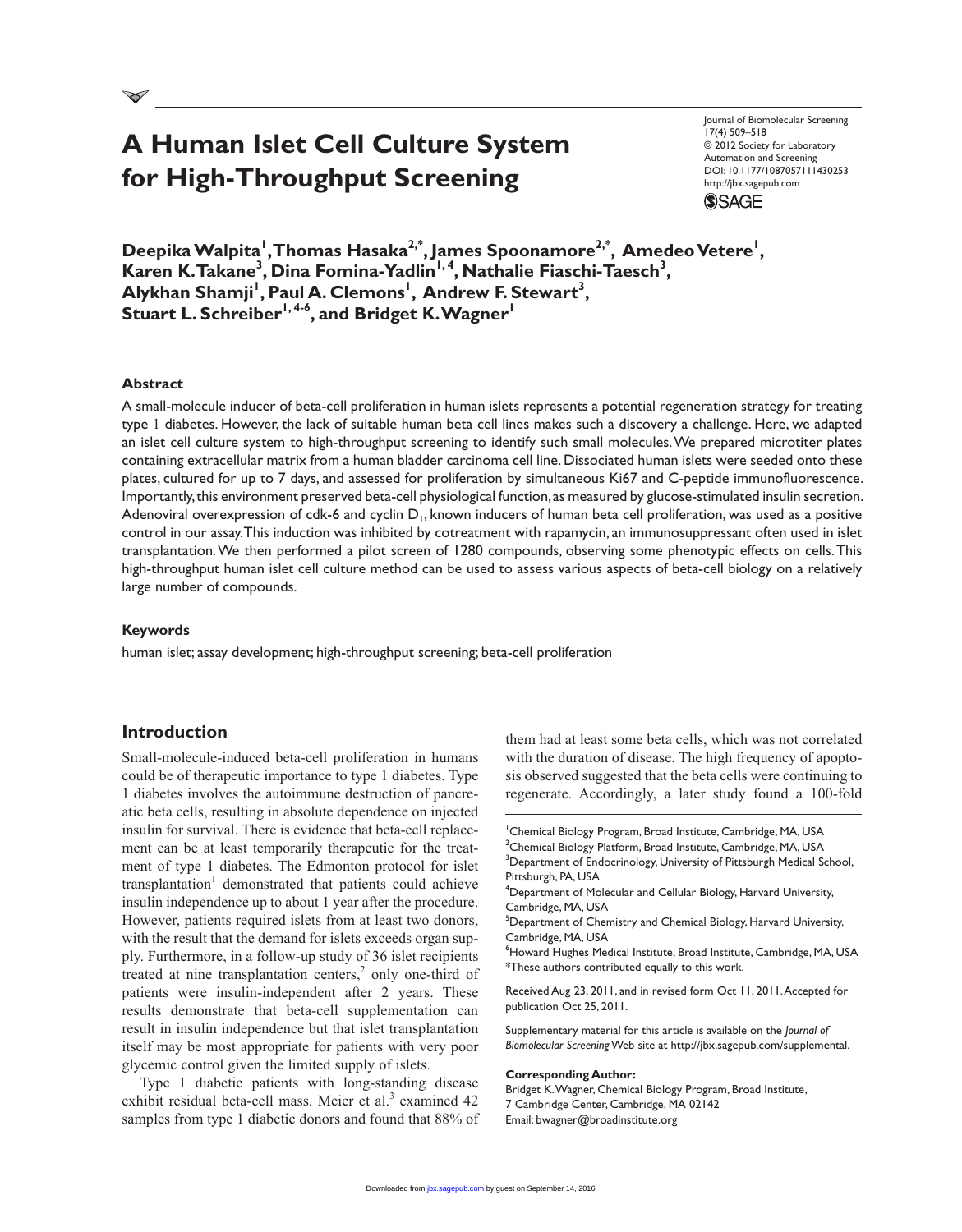increase in beta-cell proliferation in an elderly patient with recent-onset type 1 diabetes.<sup>4</sup> Importantly, a recent study of Joslin Medalists (patients with type 1 diabetes for >50 years) showed that all postmortem pancreata contained some insulin-positive cells, a subset of which were also terminal dUTP nick-end labeling (TUNEL)–positive and therefore apoptotic.<sup>5</sup> Identification of a residual beta-cell population in type 1 diabetic pancreata means that these cells could be a potential source of new beta cells and suggests that stimulation of beta-cell proliferation may be a feasible approach in type 1 diabetes.

Beta-cell proliferation is the primary means of beta-cell replacement in rodents. Seminal work in 2004 determined that new beta cells in the mouse arise from cell division of existing beta cells and not from a stem-cell population.<sup>6</sup> It is unclear whether this principle applies to humans. A recent effort to study pancreatic samples from young human donors showed that replication is indeed responsible for beta-cell expansion after birth but that it drops off dramatically to negligible levels by late adolescence.<sup>7</sup> A follow-up study of beta-cell turnover by BrdU staining confirmed that although some replicating beta cells could be found in donors younger than 20 years, none were observed in patients older than 30 years.<sup>8</sup> However, an analysis of donors between 7 and 66 years of age found cells positive for the proliferative marker Ki67 in every sample tested.<sup>5</sup> Although many reports have documented conditions to induce the proliferation of rodent beta cells in culture, far fewer have confirmed human beta-cell proliferation. Recent work in human islets using in vitro lineage-tracing techniques detected human beta-cell proliferation in cell culture.<sup>9</sup> In this case, however, the proliferating cells dedifferentiated and showed lower insulin expression, suggesting that redifferentiation to a beta-cell state may be necessary.<sup>10</sup> These studies illustrate the ambiguity of whether adult human beta cells replicate, and they demonstrate the need for small-molecule probes to modulate and better understand this process.

Overexpression of key genes can induce human beta-cell proliferation. For example, overexpression of cyclin-dependent kinase 6, in the presence or absence of cyclin  $D_1$ , caused an increase in human beta cell proliferation.<sup>11,12</sup> Importantly, these effects also extended to in vivo models of islet transplantation. Similarly, overexpression of the developmental transcription factor Nkx6.1 increased beta cell proliferation in human islets, as measured by thymidine incorporation, with a preservation of insulin secretion.<sup>13</sup> These examples suggest that proliferation of human beta cells, although rare in normal adults, is inducible under the right conditions.

The general lack of a suitable human beta cell  $\lim^{14}$  has led to reliance on cadaveric donor islets for study. To enable identification of small molecules capable of inducing human beta-cell proliferation, we report here the development of a

system to culture dissociated human islet cells, by adapting existing islet culture techniques to a 384-well format, for high-throughput screening (HTS). This cell culture method preserves insulin expression and secretion, and beta cells remain responsive to a known genetic stimulus for proliferation. We used this system to perform a pilot screen on 1280 compounds. This cell culture system lays the groundwork for the identification of novel small molecules that affect human beta-cell biology.

## **Materials and Methods**

## *Ethics Statement*

The use of discarded human islet tissue for basic research was exempted from institutional review board approval.

# *Preparation of Extracellular Matrix Cell Culture Plates*

HTB-9 human bladder carcinoma cells (American Type Culture Collection [ATCC], Manassas, VA) were cultured in 96-well and 384-well plates with 100  $\mu$ L/well and 50  $\mu$ L/ well, respectively, of RPMI media containing 10% fetal bovine serum (FBS), 100 U/mL penicillin, and 100 µg/mL streptomycin. We modified the methods developed by Beattie et al.<sup>15</sup> to high-density cell culture. Cells were grown to confluence and cultured for an additional 3 days to allow the deposition of more extracellular matrix (ECM). To denude (or decellularize) the surface, in which cells are removed while leaving behind the intact ECM, media were aspirated and incubated for 6 min at 37 °C with 100  $\mu$ L/ well (96) of 20 mM NH<sub>4</sub>OH in phosphate-buffered saline (PBS). The NH<sub>4</sub>OH was then triturated four to five times with a multichannel pipettor and aspirated. Plates were washed four to five times with fresh PBS and inspected to ensure that cells were removed. Denuded plates were stored for up to 3 weeks in a 37 °C incubator in PBS for future use. For 384-well plates, we used a CyBio Vario (CyBio, Jena, Germany) to add 50  $\mu$ L/well of 20 mM NH<sub>4</sub>OH in PBS. Cultures were left at room temperature for 8 min. The NH<sub>4</sub>OH solution was triturated six times, then washed and triturated with fresh PBS four times, with plates stored in a fresh round of PBS. Plates were left hydrated in PBS to store for approximately 3 weeks in a 37 °C incubator.

# *Human Islet Cell Culture*

Human islets were obtained through the Integrated Islet Distribution Program (IIDP; http://iidp.coh.org/), the National Disease Research Interchange (http://www.ndrire source.org/), and Beta-Pro (http://betaprollc.com). The purity and viability of human islets are reported to be 70% to 93% and 70% to 98%, respectively, and the average age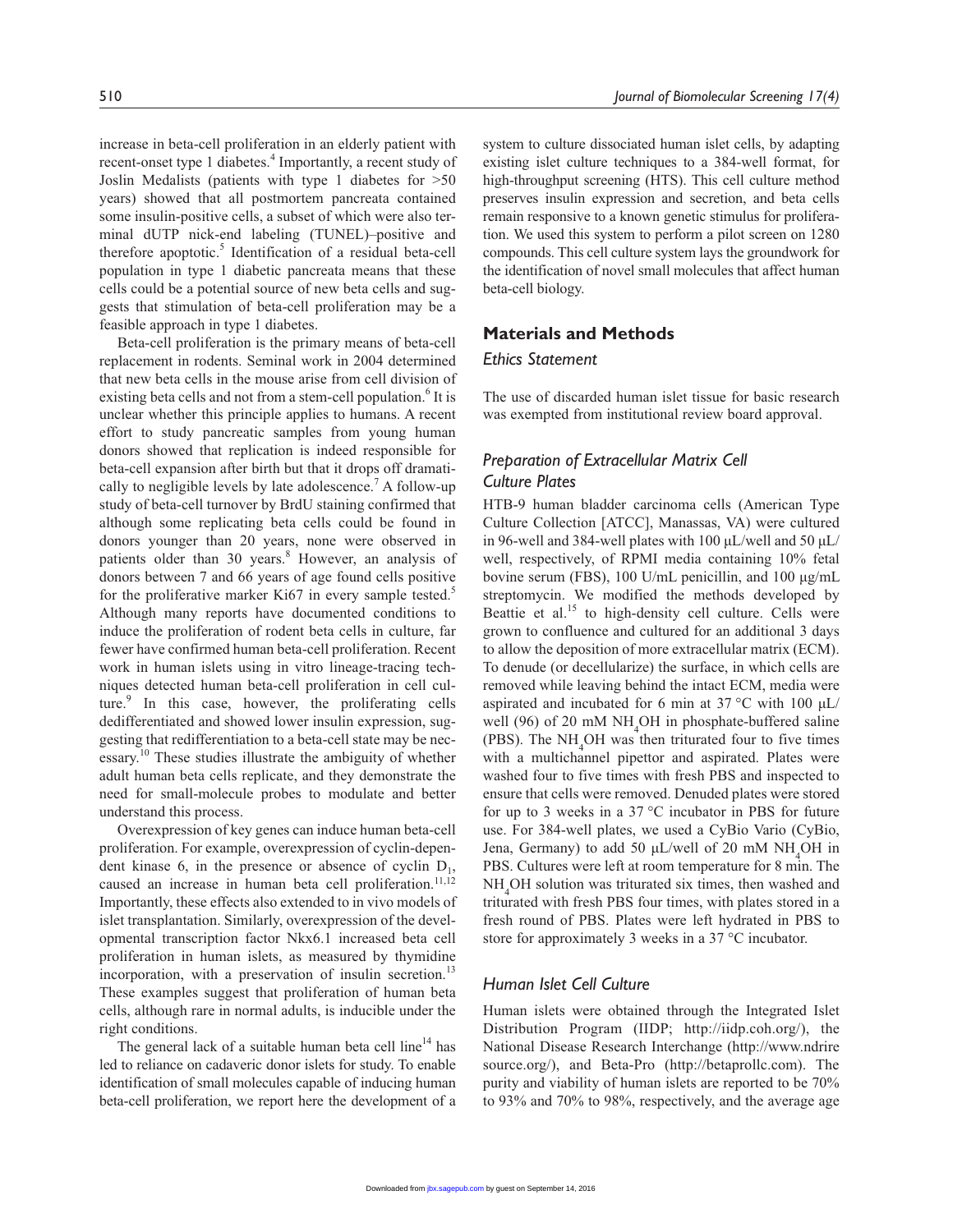

**Figure 1.** Preparation of surface for islet cell culture system. (A) Human bladder carcinoma HTB-9 cells grown to confluence on 96- and 384-well plates. Overlay of bright-field and fluorescent Hoechst nuclear dye. (B) After denuding the cells from the plate, the plate surface was stained for fibronectin (red) and laminin (green) levels. Scale bar = 10 µm. (C) Immunofluorescence on an intact human islet, revealing cellular architecture and distribution of cells. Red, insulin; green, glucagon. (D) Immunofluorescence on dissociated islet cells seeded in a 384-well plate. Red, C-peptide; green, glucagon; blue, Hoechst nuclear dye. Scale bar = 100 µm.

of cadaveric donors was  $41.4 \pm 11.5$  years (range, 12–58) years;  $n = 18$ ). Specific data on individual donors are reported in **Supplemental Table S1**. Islets were washed with PBS and incubated in CMRL medium (Cellgro; Mediatech, Manassas, VA) supplemented with 10% FBS, 2 mM glutamine, 100 U/mL penicillin, and 100 µg/mL streptomycin. Intact islets were stored in 60-mm Petri dishes in a 37 °C incubator at approximately 5000 islet equivalents (IEQ) per 10 mL media.

## *Islet Dissociation*

To dissociate tissue, islets were pelleted and washed in PBS to remove any additional media/serum that might interfere with dissociation process. Islets were centrifuged at 1000 rpm for 5 min at room temperature. Pelleted islets were incubated at 5000 IEQ/mL in Accutase (Innovative Cell Technologies, San Diego, CA) at 37 °C for 20 min. The islet suspension was triturated five times, the dissociated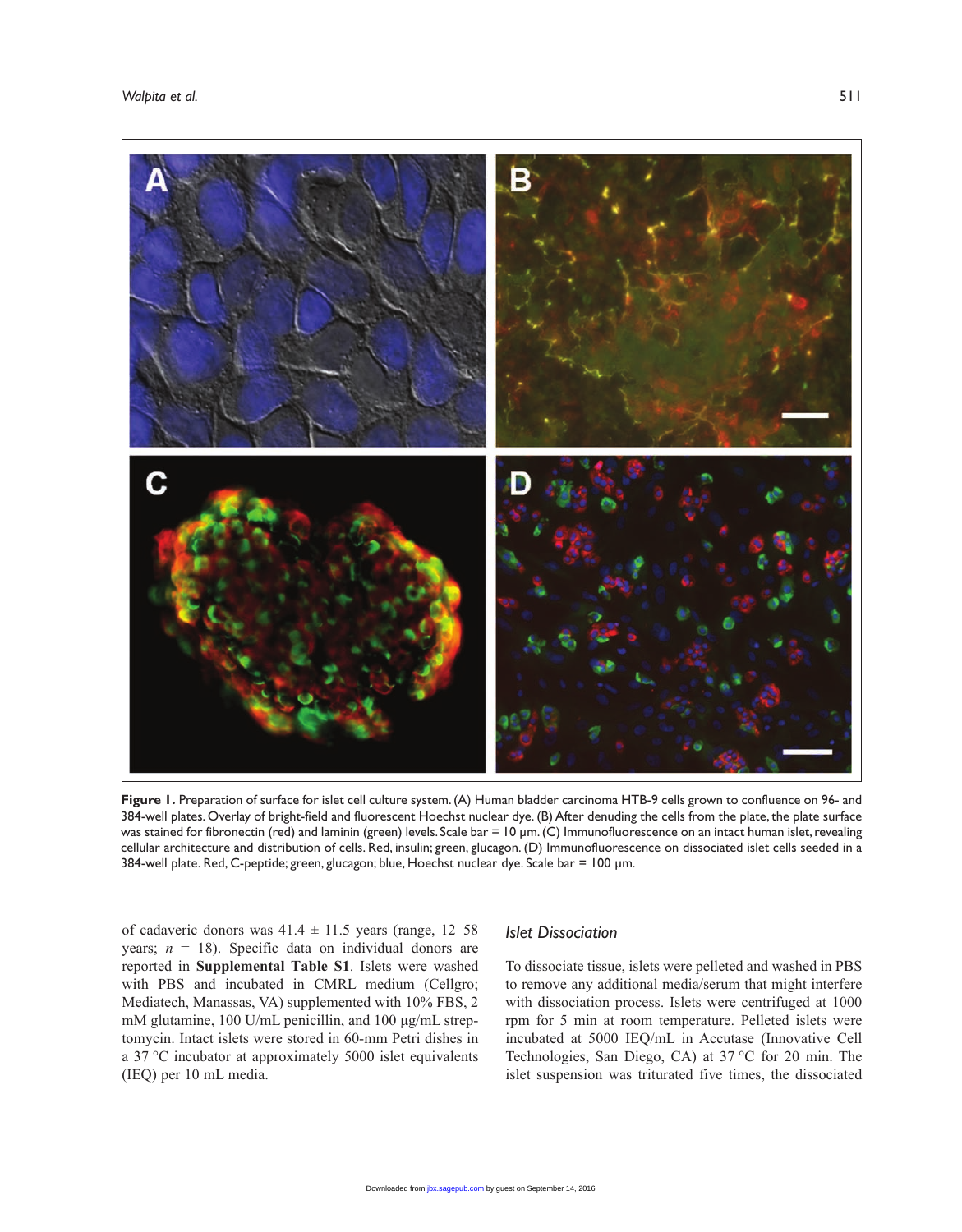material was diluted with fresh CMRL complete media and centrifuged at 1000 rpm for 5 min, and supernatant was aspirated. The pellet was resuspended in CMRL complete media, and an aliquot was removed for cell counting with a hemacytometer. Trypan blue was used to determine viability. We seeded 30 000 cells per well in 96-well plates (100  $\mu$ L/well) and 8000 cells per well in 384-well plates (50  $\mu$ L/ well) with a Multidrop Combi automated liquid dispenser (Thermo Scientific, Waltham, MA).

## *Immunofluorescence*

Cultures were fixed for 15 min at room temperature using freshly prepared 3% paraformaldehyde and washed twice with PBS. Cells were permeabilized for 20 min at room temperature in PBS containing 0.2% Triton-X 100 and blocked overnight at 4 °C with 2% bovine serum albumin (BSA) in PBS. We used a FITC-conjugated anti-Ki67 antibody. The C-peptide antibody, developed by Ole D. Madsen (Hagedorn Research Institute, Copenhagen, Denmark), was obtained from the Developmental Studies Hybridoma Bank developed under the auspices of the National Institute of Child Health and Human Development (NICHD) and maintained by the University of Iowa, Department of Biology (Iowa City, IA). Primary antibodies were diluted in antibody dilution buffer (ADB; 1% BSA in PBS) and incubated overnight at 4 °C, followed by three washes in ADB. Cultures were incubated in secondary antibody (Alexa Fluor-conjugated anti-mouse; Invitrogen, Carlsbad, CA) diluted in ADB for 1 h at room temperature, followed by five washes with PBS. Plates were stored foilsealed at 4 °C with 100 µL/well PBS. Plates were imaged with an ImageXpress Micro automated microscope (Molecular Devices, Sunnyvale, CA), and automated image analysis was performed using the Multiwavelength Cell Scoring Application Module in MetaXpress software (Molecular Devices).

## **Results**

All cells in the body are surrounded by an ECM that provides structural support and plays a role in cell adhesion, migration, and differentiation. This environment can be re-created in vitro by a variety of methods to develop a more physiological cell culture system. Attachment of islet cells to tissue culture–treated plates has historically proven difficult, so reports in the literature discussed the development of methods to deposit ECM on plates before culturing islets. In particular, the ECM secreted by the human HTB-9 bladder carcinoma cell line has been shown to preserve beta-cell function, with glucose-stimulated insulin secretion (GSIS) preserved to a large extent.<sup>15</sup>

We have developed an automated method of creating this optimized microenvironment in 96- and 384-well

plates. HTB-9 cells are cultured to confluence in standard tissue culture–treated plates (**Fig. 1A**), allowing them time to secrete various matrix factors, such as collagen IV, laminin, and fibronectin, on the surface of the plate (**Fig. 1B**). The cells are then detached from the tightly associated matrix by brief treatment with ammonium hydroxide, followed by extensive washing with PBS. This method results in the preservation of the ECM on the surface of the plate (**Suppl. Fig. S1**), into which islet cells can be subsequently seeded for attachment.

To ensure that our methods preserve beta-cell function and identity in high-density culture, we gently dissociated human islets into small cell clusters and compared insulin and glucagon expression to that of intact islets. A fairly even distribution of endocrine cells was observed in the intact islets (**Fig. 1C**), consistent with an examination of the differences in islet cytoarchitecture between different species.16 When we dissociated human islets and plated them in our system, we observed that 20% to 50% of the cells were C-peptide-positive beta cells, depending on the purity of the islet preparation (**Fig. 1D**). We also detected 10% to 40% glucagon-positive alpha cells (**Fig. 1D**). We moved from staining beta cells with an insulin antibody to a C-peptide antibody. C-peptide is a cleavage product of proinsulin, and we used this marker because of concerns that insulin present in the media can be taken up by cells and detected incorrectly as beta cells. Both antibodies worked well in our culture system and identified the same cell population (**Suppl. Fig. S2**).

Cells remained viable for at least 7 days in culture, which was the maximum duration we tested (**Suppl. Fig. S3**). To confirm beta-cell function, we measured GSIS in dissociated culture. We consistently observed a stimulation index of at least twofold, with this value partially dependent on islet purity and donor body mass index (BMI). In general, the purity of the islet preparation was important to GSIS; above  $\sim$ 85% purity, islet cells secreted higher levels of insulin reliably (**Fig. 2A**). Most islet preparations resulted in an insulin stimulation index of  $\sim$ 2, although a few high-BMI samples showed greater insulin secretion (**Fig. 2B**), reflecting not only the high donor-todonor variability we observed throughout the process but also the variation in islet isolation, as determination of islet purity is a subjective measure. Overall, these results indicate that this high-throughput cell culture system is capable of preserving beta-cell identity and function.

We observed that 5% to 10% of all islet cells are proliferating, as measured by Ki67 immunofluorescence.<sup>17</sup> However, by morphology, the Ki67-positive cells generally appear to be fibroblasts (large nuclei not surrounded by C-peptide-positive cytoplasm) and not beta cells (small nuclei surrounded by C-peptide-positive cytoplasm) (**Suppl. Fig. S4**). We found that Bay K8644, a small molecule reported to induce human beta-cell proliferation,<sup>18</sup> was more likely increasing the proliferation of supporting cells,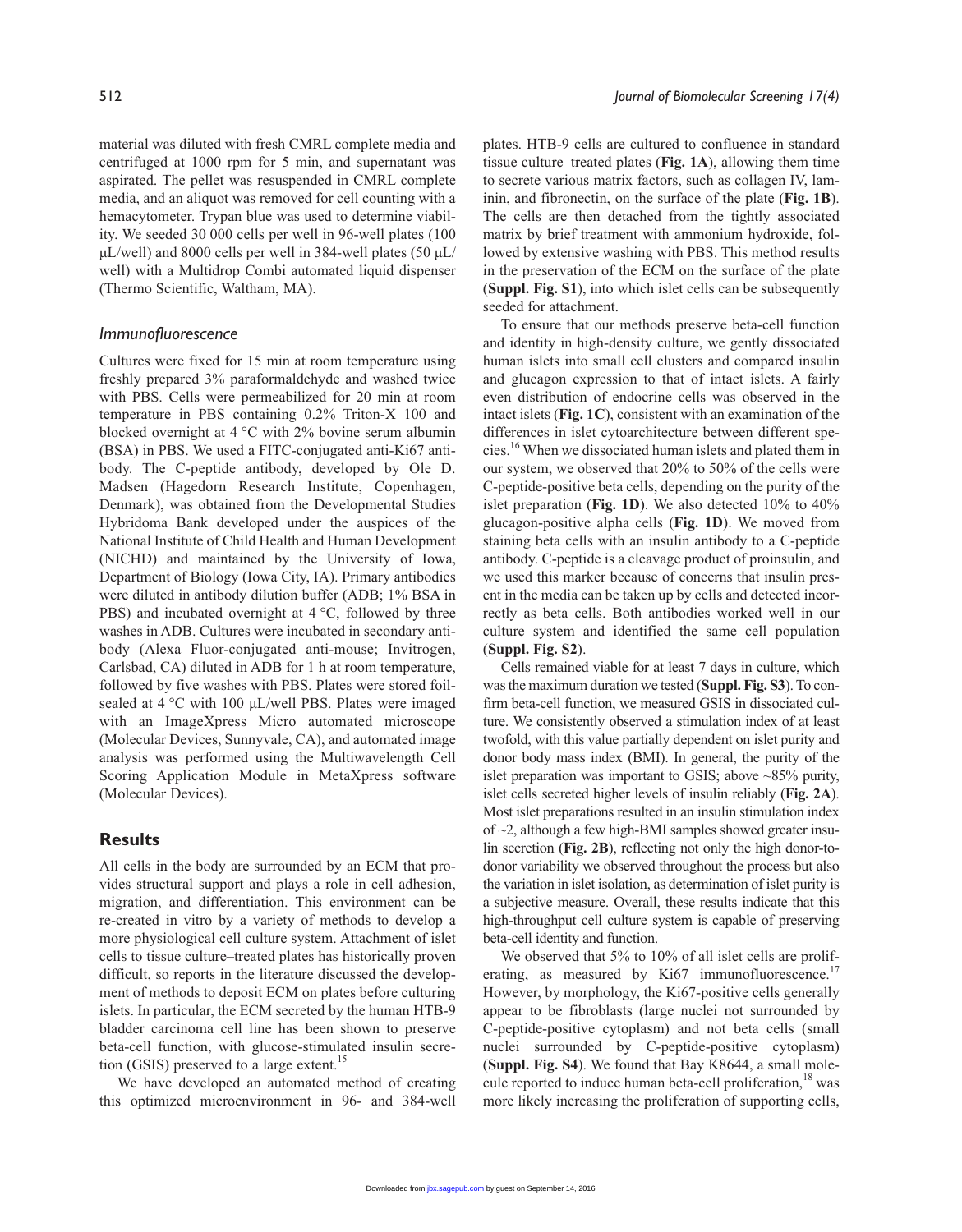

**Figure 2.** Cell culture system preserves glucose-stimulated insulin secretion (GSIS). (A) Islets from preparations with the indicated purity of isolation were dissociated, seeded into 96-well plates, and incubated for 1 h with either 1.67 mM (light blue bars) or 16.7 mM (dark blue bars) glucose to assess GSIS. (B) GSIS data are plotted relative to the body mass index (BMI) of the donor and, as the stimulation index, relative to 1.67 mM glucose. Data represent the mean ± standard deviation of four to eight independent wells.



**Figure 3.** Beta cell proliferation induced by cdk-6 and cyclin  $D_1$  in high-density culture. (A) Dissociated islet cells were cultured on extracellular matrix (ECM) and infected for 24 h with adenovirus vectors encoding cdk-6 and cyclin  $D_1$ , incubated for 3 days in cell culture, and then fixed and assessed for C-peptide (a cleavage product of proinsulin) and Ki67 expression. Cells simultaneously positive for Ki67 and C-peptide are indicated by white arrowheads. To ensure that individual cells positive for Ki67 were expressing C-peptide, higher magnification images were acquired: (B) Hoechst nuclear dye, (C) Ki67, (D) C-peptide, and (E) image overlay.

such as fibroblasts, and not beta cells (**Suppl. Fig. S5**). To identify a positive-control condition for HTS, we infected dissociated islets in our culture system with adenoviruses encoding cdk-6 and cyclin  $D_1$ <sup>11,12</sup> After 3 days of overexpression, we observed a visible increase in beta cell proliferation (**Fig. 3A**). Because the cells were dissociated and cultured as a single layer of cells on ECM, we could clearly distinguish individual replicating cells and therefore could be certain that Ki67-positive nuclei indeed belonged to beta

cells (**Fig. 3B–E**). This is not the case when identifying individual replicating cells within intact islets, for which 3D imaging is very challenging. Previous work to overexpress these genes in human islet cells showed that TUNEL staining was not increased.<sup>11,12</sup> Furthermore, we observed no apparent visual differences in replicating beta cells; the morphology of replicating beta cells was similar to those beta cells that were healthy and quiescent, consistent with published reports.<sup>11,12</sup>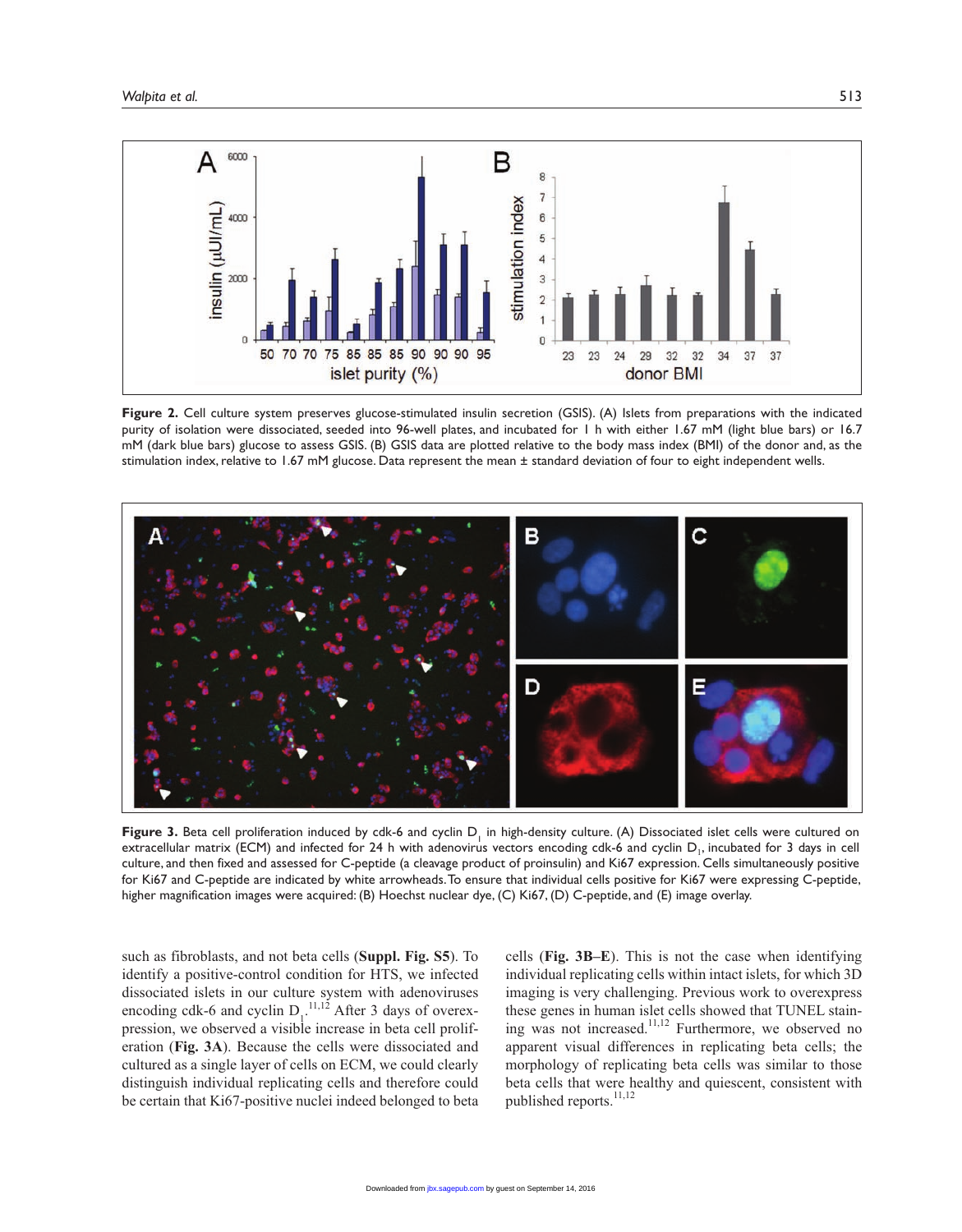

**Figure 4.** Quantification of proliferation in response to cdk-6 and cyclin  $D_i$ . Dissociated islet cells infected for 24 h with increasing total multiplicity of infection (MOI) of cdk6 and cyclin  $D_1$  and incubated for 3 days were imaged and quantified for cell identity and proliferation status. (A) The percentage of proliferating C-peptide-expressing beta cells was quantified in each well of a 96-well plate. (B) The percentage of proliferating C-peptide-negative cells (including other islet endocrine cell types, endothelial cells, and fibroblasts) was quantified in each well of a 96-well plate. (C) Islet cells were infected with cdk-6 and cyclin  $D_1$  at an MOI of 200 for each gene in the absence or presence of indicated concentrations of the immunosuppressants rapamycin, FK506, or both. After a 3-day incubation, cells were fixed, stained, and quantified in the same manner as above. Data represent the mean ± standard deviations of 32 independent wells.

In addition to examining the islet cells visually, we quantified the number of beta cells in each well and the percentage of those that were also Ki67-positive. Proliferating beta cells increased in proportion to the total multiplicity of infection (MOI) used for infection, proceeding from less than 1% in the uninfected state (**Fig. 4A**, column 1) to nearly 30% at an MOI of 800 (**Fig. 4A**, column 5). These MOI values are consistent with previous efforts to infect dissociated islet cells.<sup>11,12</sup> The low but nonzero background value in the uninfected state does not, in fact, represent proliferating beta cells but is an artifact of the automated image analysis (**Suppl. Fig. S6**). The effects of cdk-6 and cyclin  $D_1$  appeared to be specific to beta cells, as the percentage of proliferation within the heterogeneous population of insulin-negative cells did not change with increasing MOI (**Fig. 4B**). Finally, we tested whether rapamycin or FK506 could inhibit the proliferation induced by cdk-6 and cyclin  $D_1$ . These immunosuppressants are used to treat islet transplant recipients, and it has been shown that these treatments are deleterious to beta cells.<sup>19</sup> We observed a strong decrease in the percentage of proliferating beta cells in the presence of 10 nM and 20 nM rapamycin but not in the presence of 10 nM or 20 nM FK506 (**Fig. 4C**). These results demonstrate that we can reliably detect beta-cell proliferation in this system and that this phenomenon is inhibited by rapamycin cotreatment.

We then sought to determine the suitability of this system for small-molecule screening and the effects of donor variation on screening outcomes. This aspect is important to establish reproducibility and reliability during HTS. We screened a small collection of 1280 compounds, representing a subset of G-protein-coupled receptor (GPCR)–biased

compounds and a subset from a structurally diverse internally synthesized library, in islet samples from three donors. Sixty-four DMSO wells present on each 384-well plate were used as vehicle controls. Comparing the control wells across donors, we observed that two of the samples, from relatively similar donors (**Suppl. Table S1**), were very similar in the total number of cells per well and the percent of beta cells present in each well (**Fig. 5A,B**). However, a sample of islets from a very young (12 years old) donor had a higher percentage of beta cells in each well (**Fig. 5B**), perhaps reflecting a greater starting beta-cell mass in each islet.

We used the DMSO wells to calculate the averages, standard deviations, and coefficients of variation (CVs) for each of the parameters output by image analysis (**Suppl. Table S2**). In general, the detection of Ki67-positive cells was more variable than the detection of total cells. Interestingly, the lowest CVs were observed in parameters involving detecting beta cells, either as counting the total number or as a percentage of each field of view (**Suppl. Table S2**). Again, there were nonzero values reported for the number of cells positive for all three stains, but these generally corresponded to false positives, which were unavoidable with our current image analysis but do not affect the overall outcome. Analysis of each compound-treated well for proliferating beta cells revealed that none of the compounds were positive outliers compared to the DMSO control wells (**Fig. 5C–E**) and that all compound treatments fell within the background of the DMSO distribution.

Each of the three pilot screens was performed in a single replicate. To assess intradonor reproducibility of the assay, we tested each donor with one compound plate in duplicate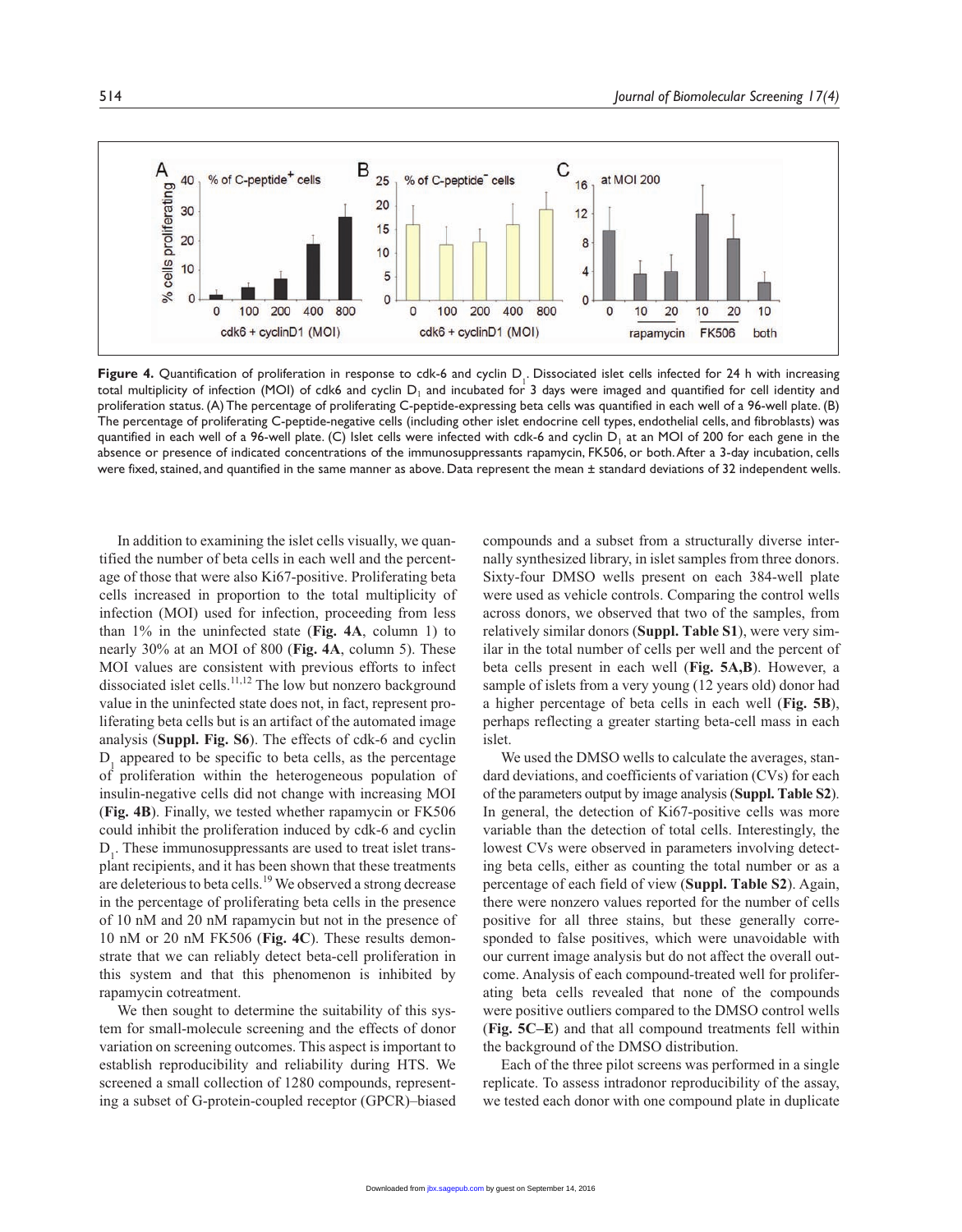

**Figure 5.** Pilot screen of 1280 compounds across three batches of islets. Islets from three organ donors were dissociated and cells seeded into extracellular matrix (ECM)–prepared 384-well plates. Cells were treated with individual members of a small-molecule collection, one compound per well, and incubated for 3 days. (A) Histogram of total cells per well across the three samples. (B) Histogram of the percentage of C-peptide-positive beta cells per well across the three samples. (C–E) Screening outcomes. The absolute number of proliferating beta cells was quantified in each well. Data are represented as box-whisker plots summarizing the wells of each compound plate ("1–4") and all DMSO control wells across the plates ("DMSO wells," boxed in pink). For the box-whisker plots, the mean value of the data set is represented by the central line of the box and the median by "+." The box size represents the 25th and 75th percentiles of the data and the whiskers the 1st and 99th percentiles. Further outliers are represented by dots. Graphical schematic is shown. Boxwhisker plots of screening outcomes for  $(C)$  donor 1,  $(D)$  donor 2, and  $(E)$  donor 3.

and analyzed the compound treatments within several perwell statistics. There was quite a bit of variability in the donors (**Suppl. Fig. S7**). In one donor sample, we observed that some measurements had modest reproducibility, such as total number of cells (**Fig. 6A**;  $R^2 = 0.31$ ), number of proliferating insulin-negative cells (Fig. 6B;  $R^2 = 0.48$ ), and number of quiescent beta cells (Fig. 6C;  $R^2 = 0.39$ ). However, the number of proliferating beta cells was essentially random (Fig. 6D;  $R^2 = 0.03$ ). Knowing that these compounds have no effect on beta-cell proliferation, it was not particularly surprising that these measurements, all essentially within the noise of the assay, do not reliably reproduce. This islet sample was high purity (90%) and from a donor with relatively average biometrics (**Suppl. Table S1**), suggesting that these biometrics might best be optimized for screening.

# **Discussion**

To identify small molecules capable of inducing human beta-cell proliferation, we needed an in vitro system in which dissociated human islet cells can be maintained in culture for HTS. Human beta cells do not proliferate as readily as rat or mouse cells, so results obtained using rodent cell lines would presumably not translate well to human cells. Furthermore, the lack of suitable human beta cell lines $14$  for high-throughput culture necessitates the use of primary tissue. To achieve this goal, we adapted a culture method using the ECM secreted by the human HTB-9 bladder carcinoma cell line (Fig. 1).<sup>15</sup> Dissociated islet cells cultured on ECM remained viable for at least 7 days in culture. To confirm beta-cell function, we measured GSIS in dissociated culture (**Fig. 2**); our results show that the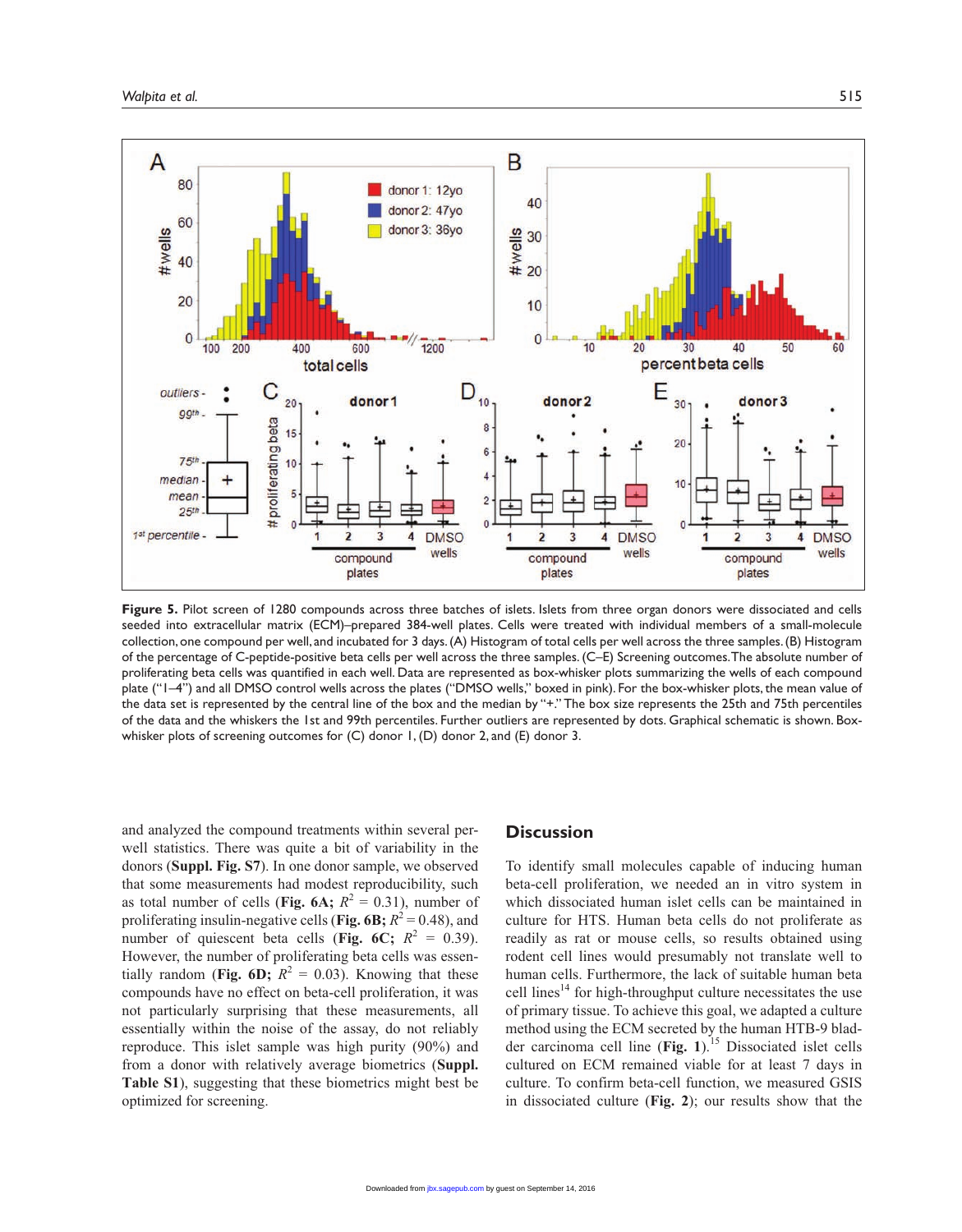

**Figure 6.** Analysis of screening performance reproducibility. Islet cells were dissociated and treated for 3 days in duplicate with 1280 compounds. The two replicates are plotted against each other examining (A) total cells, (B) proliferating C-peptide-negative cells, (C) quiescent C-peptide-positive beta cells, and (D) proliferating beta cells. The correlations of each data set to a linear fit are shown.

dissociated islet cells not only express insulin protein but also secrete it in a glucose-dependent manner.

Human pancreatic islets require specific culture conditions in terms of media composition and supplements,<sup>10,20,21</sup> but it is becoming increasingly clear that the preservation of beta-cell function also requires the maintenance of interactions between beta cells and the ECM.<sup>22,23</sup> These interactions have important roles in regulating cell survival,<sup>24</sup> insulin secretion,<sup>25</sup> and proliferation.<sup>26</sup> The peripheral ECM of mature human islets is composed essentially of laminin and collagen  $\mathrm{IV}^{27}$ , although fibronectin and collagens III, V, and VI have been also reported.23,28 It is possible that the laminin component of the

ECM from the HTB-9 cell line is more similar to that of intact islets in vivo and is thus conducive to beta cell attachment and function. In vitro adhesion studies, for example, show that human beta cells adhere well to surfaces coated with purified laminin-511.<sup>29</sup> Human islet isolation leads to a loss of the ECM that can contribute to eventual apoptosis and dedifferentiation in vitro. We believe that one advantage of our cell culture system is that it may more faithfully replicate the physiological conditions of the human pancreas.

We used adenoviral overexpression of cdk-6 and cyclin  $D_{1}$  as a positive control to induce beta-cell proliferation (**Fig. 3**). These conditions were previously used to demonstrate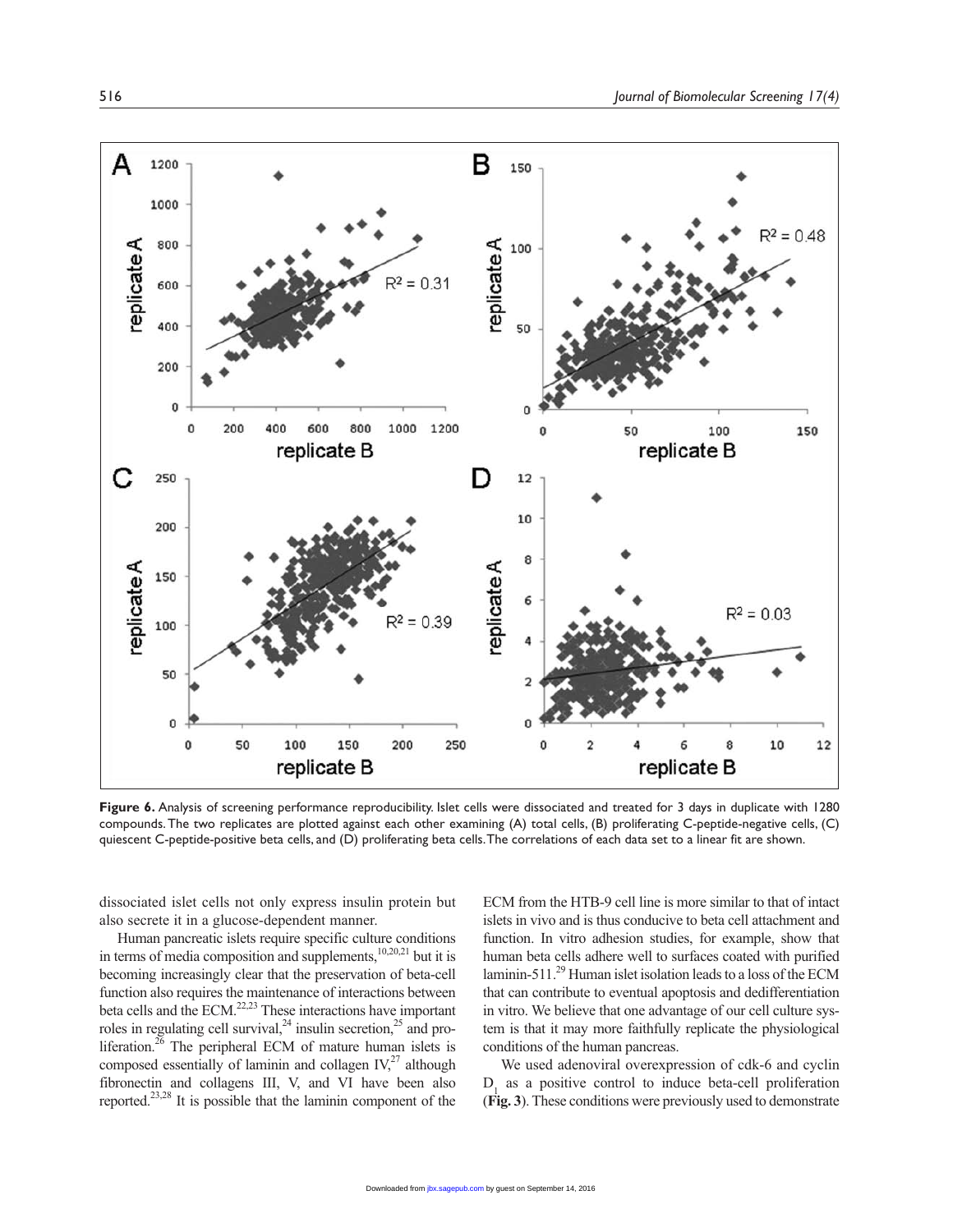the importance of modulating cell-cycle activity in beta cells.<sup>11</sup> Although this treatment would not be suitable therapeutically, our results confirm the ability of the assay to detect beta-cell proliferation under these conditions. We also show that this induced proliferation is inhibited by cotreatment with 10 nM rapamycin (**Fig. 4**), consistent with a report showing impairment of beta-cell regeneration in mice by a combination of rapamycin and FK506.<sup>19</sup> Rapamycin and FK506 are immunosuppressive drugs used in organ transplants to prevent rejection of islet transplants, but these drugs are deleterious to beta cells. Interestingly, we observed that rapamycin inhibited proliferation to a much greater extent than FK506. An intriguing use of this cell culture system involves testing novel immunosuppressants for their effects on beta-cell proliferation. Because human islet transplantation for the treatment of type 1 diabetes is accompanied by immunosuppressant therapy, the identification of new therapies that spare beta cells would represent a clinically important advance.

We performed a pilot screen of 1280 compounds across three donor islet samples (**Fig. 5**). We found that the variability of readouts was lowest for all three donors in the detection of numbers of beta cells per well. Furthermore, we observed that reproducibility of readouts was greater in the donor in which biometrics were more average (age, BMI) than others (**Fig. 6**). We did observe high donor-todonor variation, even among donors with similar islet purity and/or BMI. Given the rarity of proliferating beta cells, larger scale screening with replicate donors will be necessary to increase the opportunity to identify small molecules with this activity, and additional statistical modeling of rare events will be appropriate to such screens. Our results validate this cell culture system and indicate that it is a practical and useful system for HTS of human islet cells.

#### **Acknowledgments**

We thank T. Gilbert, V. Dančík, S. Burns, J. Hecksher-Sørensen, and S. Kubicek for technical assistance and discussion.

#### **Declaration of Conflicting Interests**

The authors declared no potential conflicts of interest with respect to the research, authorship, and/or publication of this article.

## **Funding**

The author(s) disclosed receipt of the following financial support for the research and/or authorship of this article: This work was funded by the Juvenile Diabetes Research Foundation (17-2008- 1030 to S.L.S. and B.K.W.; 1-2008-39 and 34-2008-630 to A.F.S.), a Type 1 Diabetes Pathfinder Award to B.K.W. (DP2-DK083048, NIH-NIDDK), and NIH U-01 DK0089538 (to A.F.S.). D.F.Y. acknowledges support from an MCO training grant at Harvard University. S.L.S. is an Investigator at the Howard Hughes Medical Institute.

#### **References**

- 1. Shapiro, A. M.; Lakey, J. R.; Ryan, E. A.; Korbutt, G. S.; Toth, E.; Warnock, G. L.; Kneteman, N. M.; Rajotte, R. V. Islet Transplantation in Seven Patients with Type 1 Diabetes Mellitus Using a Glucocorticoid-Free Immunosuppressive Regimen. *N. Engl. J. Med.* **2000**, *343*, 230–238.
- 2. Shapiro, A. M.; Ricordi, C.; Hering, B. J.; Auchincloss, H.; Lindblad, R.; Robertson, R. P.; Secchi, A.; Brendel, M. D.; Berney, T.; Brennan, D. C.; et al. International Trial of the Edmonton Protocol for Islet Transplantation. *N. Engl. J. Med.* **2006**, *355*, 1318–1330.
- 3. Meier, J. J.; Bhushan, A.; Butler, A. E.; Rizza, R. A.; Butler, P. C. Sustained Beta Cell Apoptosis in Patients with Long-Standing Type 1 Diabetes: Indirect Evidence for Islet Regeneration? *Diabetologia* **2005**, *48*, 2221–2228.
- 4. Meier, J. J.; Lin, J. C.; Butler, A. E.; Galasso, R.; Martinez, D. S.; Butler, P. C. Direct Evidence of Attempted Beta Cell Regeneration in an 89-Year-Old Patient with Recent-Onset Type 1 Diabetes. *Diabetologia* **2006**, *49*, 1838–1844.
- 5. Keenan, H. A.; Sun, J. K.; Levine, J.; Doria, A.; Aiello, L. P.; Eisenbarth, G.; Bonner-Weir, S.; King, G. L. Residual Insulin Production and Pancreatic Beta-Cell Turnover after 50 Years of Diabetes: Joslin Medalist Study. *Diabetes* **2010**, *59*, 2846– 2853.
- 6. Dor, Y.; Brown, J.; Martinez, O. I.; Melton, D. A. Adult Pancreatic Beta-Cells Are Formed by Self-Duplication Rather Than Stem-Cell Differentiation. *Nature* **2004**, *429*, 41–46.
- 7. Meier, J. J.; Butler, A. E.; Saisho, Y.; Monchamp, T.; Galasso, R.; Bhushan, A.; Rizza, R. A.; Butler, P. C. Beta-Cell Replication Is the Primary Mechanism Subserving the Postnatal Expansion of Beta-Cell Mass in Humans. *Diabetes* **2008**, *57*, 1584–1594.
- 8. Perl, S.; Kushner, J. A.; Buchholz, B. A.; Meeker, A. K.; Stein, G. M.; Hsieh, M.; Kirby, M.; Pechhold, S.; Liu, E. H.; Harlan, D. M.; et al. Significant Human Beta-Cell Turnover Is Limited to the First Three Decades of Life as Determined by In Vivo Thymidine Analog Incorporation and Radiocarbon Dating. *J. Clin. Endocrinol. Metab.* **2010**, *95*, E234–E239.
- 9. Russ, H. A.; Bar, Y.; Ravassard, P.; Efrat, S. In Vitro Proliferation of Cells Derived from Adult Human Beta-Cells Revealed by Cell-Lineage Tracing. *Diabetes* **2008**, *57*, 1575–1583.
- 10. Ouziel-Yahalom, L.; Zalzman, M.; Anker-Kitai, L.; Knoller, S.; Bar, Y.; Glandt, M.; Herold, K.; Efrat, S. Expansion and Redifferentiation of Adult Human Pancreatic Islet Cells. *Biochem. Biophys. Res. Commun.* **2006**, *341*, 291–298.
- 11. Fiaschi-Taesch, N.; Bigatel, T. A.; Sicari, B.; Takane, K. K.; Salim, F.; Velazquez-Garcia, S.; Harb, G.; Selk, K.; Cozar-Castellano, I.; Stewart, A. F. Survey of the Human Pancreatic Beta Cell G1/S Proteome Reveals a Potential Therapeutic Role for cdk-6 and Cyclin D1 in Enhancing Human Beta Cell Replication and Function In Vivo. *Diabetes* **2009**, *58*, 882–893.
- 12. Fiaschi-Taesch, N. M.; Salim, F.; Kleinberger, J.; Troxell, R.; Cozar-Castellano, I.; Selk, K.; Cherok, E.; Takane, K. K.;